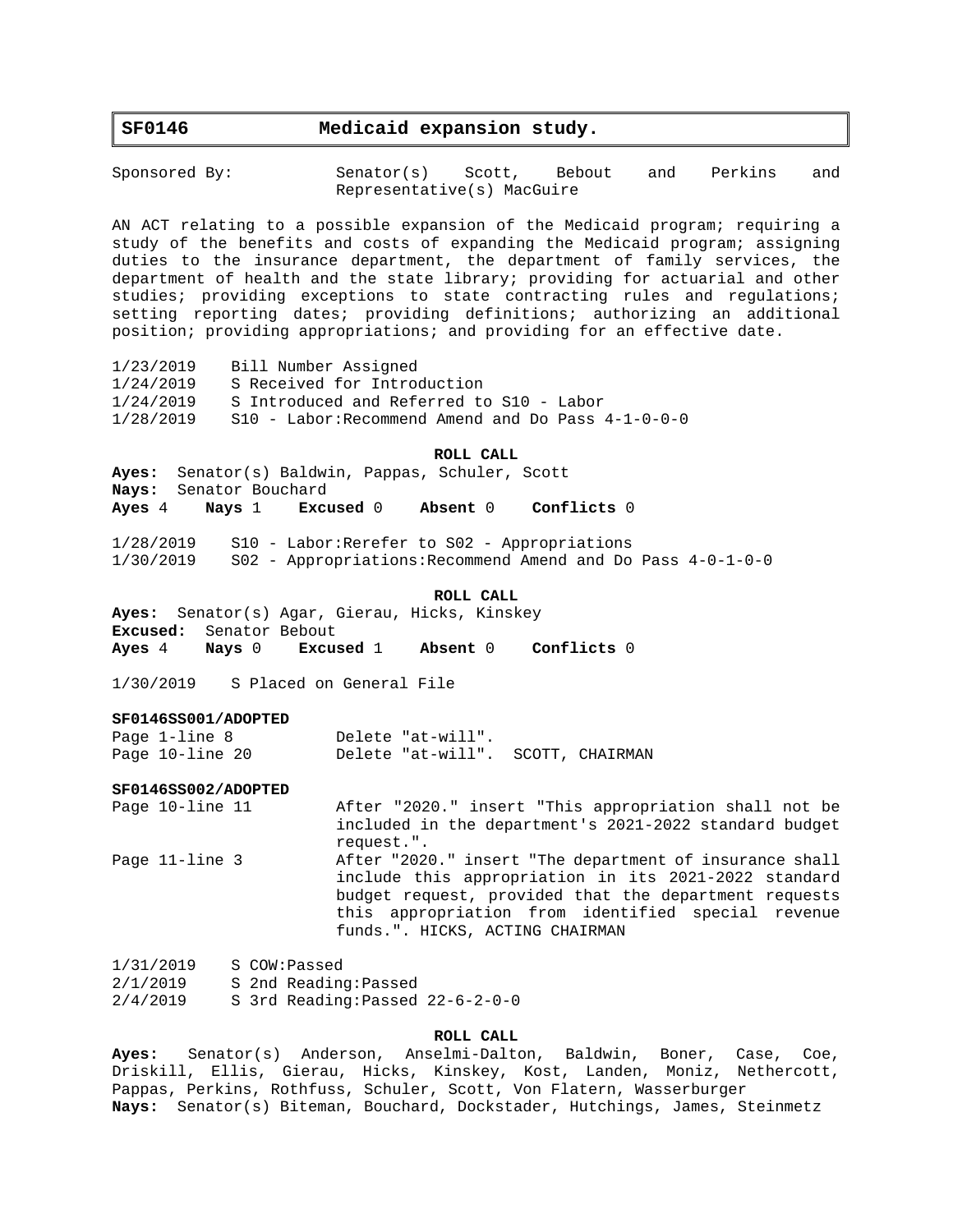**Excused:** Senator(s) Agar, Bebout **Ayes** 22 **Nays** 6 **Excused** 2 **Absent** 0 **Conflicts** 0 2/5/2019 H Received for Introduction 2/5/2019 H Introduced and Referred to H10 - Labor  $2/8/2019$  H10 - Labor: Recommend Amend and Do Pass  $7-2-0-0-0$ **ROLL CALL Ayes:** Representative(s) Barlow, Clem, Dayton-Selman, Hallinan, Sweeney, Wilson, Yin **Nays:** Representative(s) Roscoe, Styvar **Ayes** 7 **Nays** 2 **Excused** 0 **Absent** 0 **Conflicts** 0 2/8/2019 H10 - Labor:Rerefer to H02 - Appropriations 2/13/2019 H02 - Appropriations:Recommend Amend and Do Pass 6-1-0-0-0 **ROLL CALL Ayes:** Representative(s) Kinner, Larsen, Nicholas, Olsen, Sommers, Walters **Nays:** Representative Schwartz **Ayes** 6 **Nays** 1 **Excused** 0 **Absent** 0 **Conflicts** 0 2/13/2019 H Placed on General File **SF0146HS001/ADOPTED (TO ENGROSSED COPY)** Page 3-lines 11 through 13 Delete entirely and insert "of this section, considering the percentage of costs paid by the federal Medicaid program. The". Page 4-line 17 Before "age" insert "number,". Page 5-line 1 After "socioeconomic" insert "and employment". Page 5-line 9 6 After "Medicaid" delete "." and insert ";". Page 5-after line 9 Insert: "(F) The current insurance status of expected new enrollees, and the potential impact of Medicaid expansion on insurance coverage made available through employers or on the federal health benefits exchange in Wyoming.". Page 5-line 19 After "hospitals" insert ", mental health providers". Page 7-line 2 **After "section" delete "." and insert "**;". Page 7-after line 3 Insert: "(ix) The study shall address all potential Medicaid waivers which may be sought, including waivers relating to mental health and substance abuse, benefit offsets to reduce the cliff effect of Medicaid income eligibility, tribal services, community engagement requirements, waivers obtained by other states and other waivers that could result in cost savings to the state general fund or increased access to care.". Page 8-line 9 6 After "costs" insert "or general fund savings". WILSON, CHAIRMAN **SF0146HS002/ADOPTED (TO ENGROSSED COPY)** Page 1-line 8 Delete "authorizing an additional position;". Page 1-line 9 Delete "appropriations;" and insert "an appropriation;" Page 10-lines 15 through 23 Delete entirely. Page 11-lines 1 through 8 Delete entirely. NICHOLAS, CHAIRMAN **SF0146HW001.01/ADOPTED (TO ENGROSSED COPY) (CORRECTED COPY) [DIVIDED AMENDMENT]**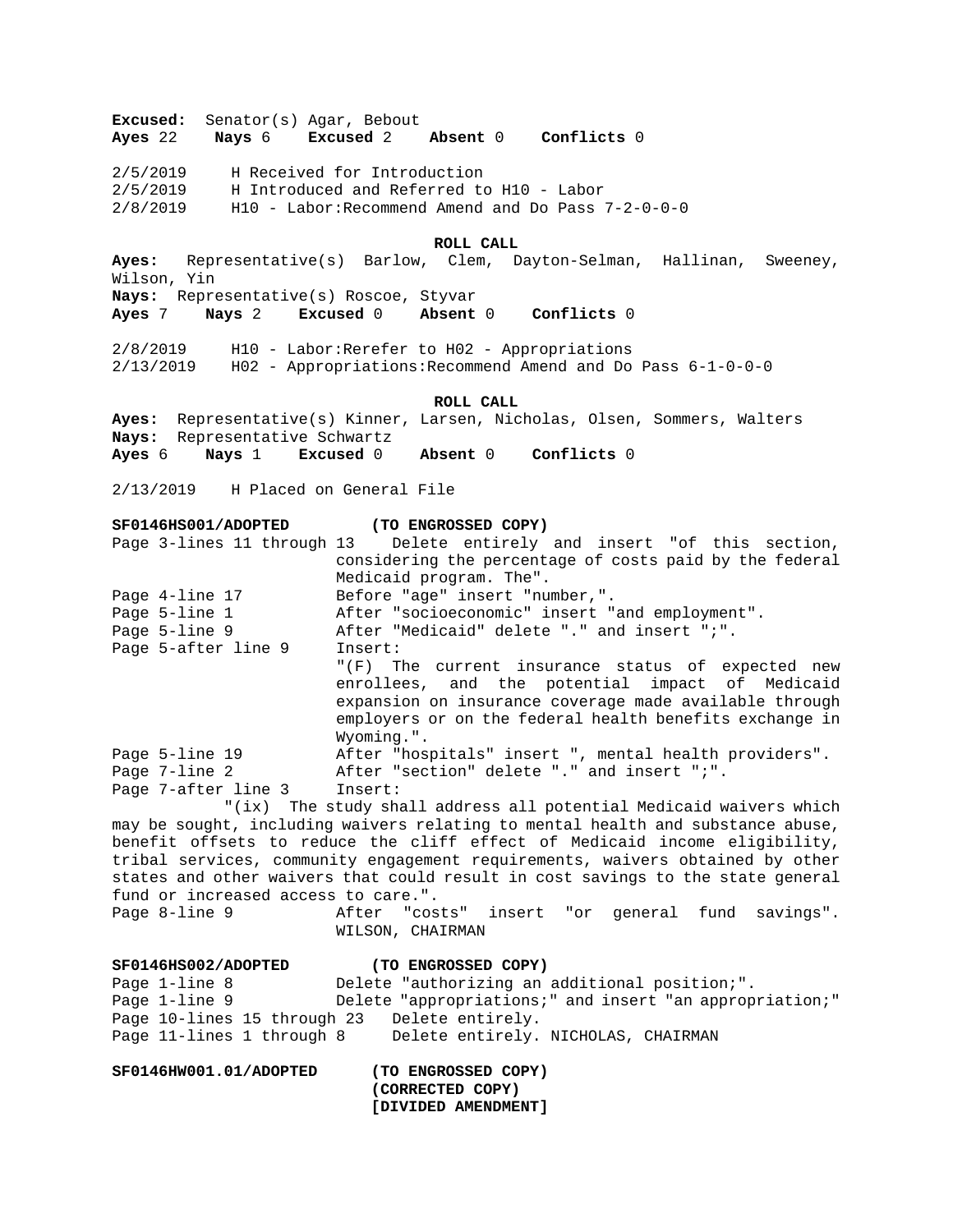Page 1-line 3 After "assigning duties" delete "to the". Page 1-line 4 Delete entirely. Page 1-line 5 Delete "department of health and the state library" and insert "as specified". Page 1-line 6 Delete "providing exceptions to state". Page 1-line 7 **Delete "contracting rules and regulations;".** Page 1-line 8 Delete "authorizing an additional position;". Page 2-line 1 Delete "insurance department" and insert "department of health". Page 6-line 17 Delete "insurance department" and insert "department of health". Page 6-line 21 Delete "insurance". Page 6-line 22 Delete "department's" and insert "department of health's"; delete "the state library's". Page 7-line 1 **After "search"** insert "." and delete balance of line. Page 7-line 2 Delete entirely. Page 7-line 5 Delete "insurance department" and insert "department of health". Page 7-line 12 Delete "state library" and insert "department of health". Page 7-lines 22 and 23 Delete entirely and insert "literature search shall be included in the study". Page 8-line 1 Delete "the department of". Page 8-lines 2 through 4 Delete entirely.<br>Page 8-lines 6 and 7 Delete entirely and i Delete entirely and insert "(d) The study required by". Page 8-line 8 The After "section" delete "its" and insert "shall include an". Page 8-lines 16 through 23 Delete entirely. Page 9-lines 1 and 2 Delete entirely and insert: "(e) Not later than November 15, 2019, the department of health shall provide electronic copies of the study to the governor, the secretary of state, other relevant state agencies, the joint labor, health and social services interim committee and the joint appropriations committee. The secretary of state shall notify any person who files an initiative petition under W.S. 22-24-302 relating to Medicaid expansion that a copy of the study is available upon request.". Page 9-lines 17 through 21 Delete entirely. Page 10-lines 2 and 3 Delete entirely and insert: "(a) There is appropriated one hundred thousand dollars (\$100,000.00) from the general fund to the". Page 10-line 4 After "department" insert "of health". Page 10-lines 15 through 23 Delete entirely. Page 11-lines 1 through 8 Delete entirely. LARSEN **SF0146HW001.02/FAILED (TO ENGROSSED COPY) (CORRECTED COPY) [DIVIDED AMENDMENT]** Page 7-after line 2 Insert: "(ix) The study shall consider the potential adoption of a Medicaid buy-in program in which small or large employer-based groups can purchase Medicaid coverage, consistent with the following components: (A) Actuarially-sound premium requirements, administrative costs and reserves; (B) Any necessary waivers from the federal government; (C) Any necessary start-up costs, including costs which may be paid by the state or the federal government;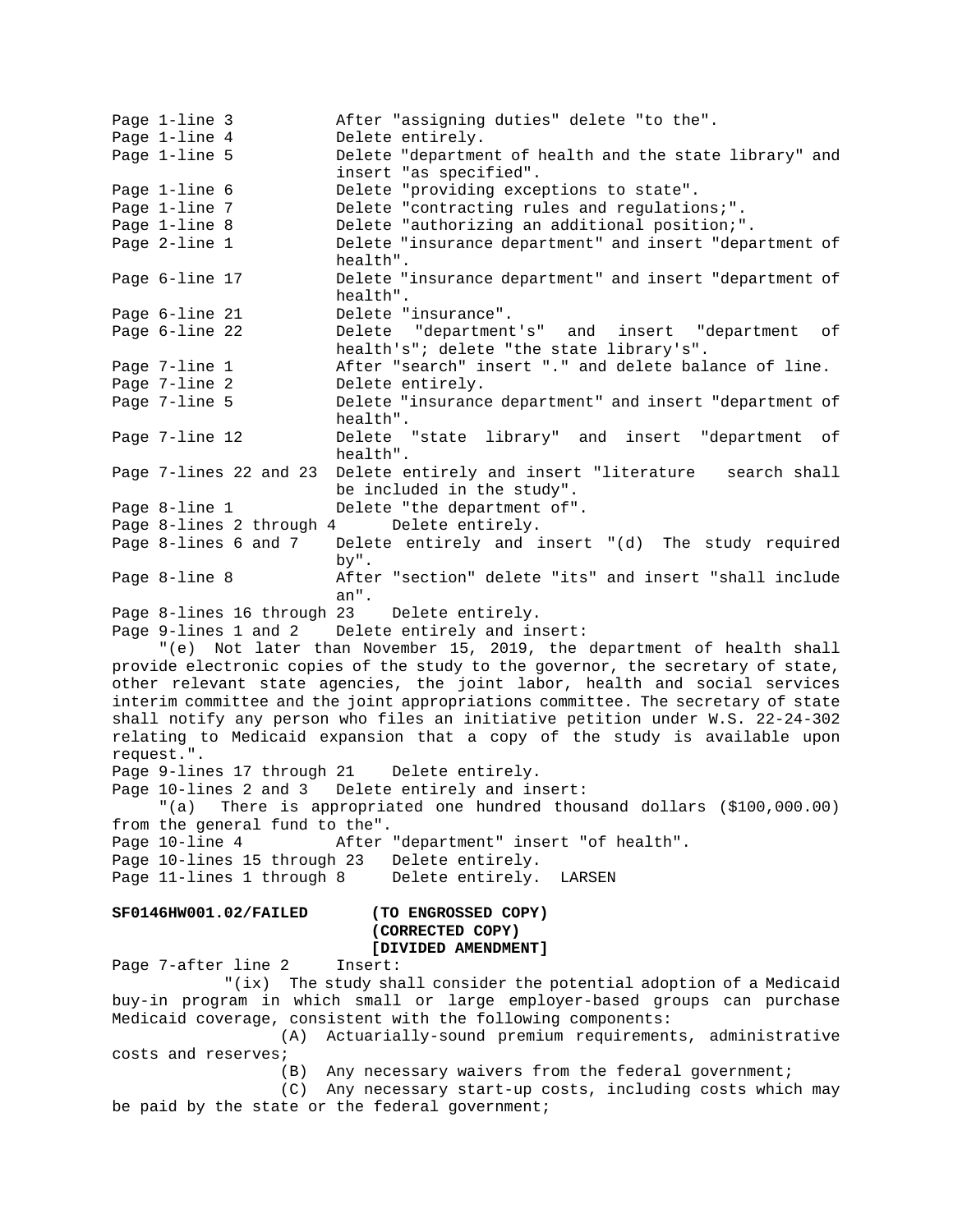(D) Whether individuals should be permitted to access the buy-in program; (E) Potential advantages and disadvantages of a buy-in program.". LARSEN

2/20/2019 H COW:Passed

**SF0146H2001/ADOPTED (TO ENGROSSED COPY)** Delete the Larsen committee of the whole amendment (SF0146HW001.01/ACE) entirely and further amend as follows: Page 1-line 3 After "assigning duties" delete "to the". Page 1-line 4 Delete entirely. Page 1-line 5 Delete "department of health and the state library" and insert "as specified". Page 1-line 6 Delete "providing exceptions to state". Page 1-line 7 Delete "contracting rules and regulations;". Page 2-line 1 Delete "The insurance department" and insert "An appropriate state agency or agencies, as designated by the governor,". Page 6-line 17 Delete "The insurance department" and insert "The state agency specified by the governor". Page 6-line 21 Delete "insurance". Page 6-line 22 Delete "department's" and insert "agency's"; delete "the state library's" and insert "the department of health's" Page 7-line 1 **After "search"** insert ";" and delete balance of line. Page 7-line 2 Delete entirely. Page 7-after line 2 Insert: "(ix) The study shall consider the potential adoption of a Medicaid buy-in program in which small or large employer-based groups can purchase Medicaid coverage, and shall analyze the following components: (A) Actuarially-sound premium requirements, administrative costs and reserves; (B) Any necessary waivers from the federal government; (C) Any necessary start-up costs, including costs which may be paid by the state or the federal government; (D) Whether individuals should be permitted to access the buy-in program; (E) Potential advantages and disadvantages of a buy-in program.". Page 7-line 5 **Delete "insurance department"** and insert "state agency specified by the governor under subsection (a) of this section". Page 7-line 12 Delete "state library" and insert "department of health". Page 7-lines 22 and 23 Delete entirely and insert "literature search shall be included in the study". Page 8-line 1 Delete "the department of". Page 8-lines 2 through 4 Delete entirely. Page 8-lines 6 and 7 Delete entirely and insert "(d) The study required by". Page 8-line 8 After "section" delete "its" and insert "shall include an". Page 8-lines 16 through 23 Delete entirely. Page 9-lines 1 and 2 Delete entirely and insert: "(e) Not later than November 15, 2019, the state agency specified by the governor under subsection (a) of this section shall provide electronic copies